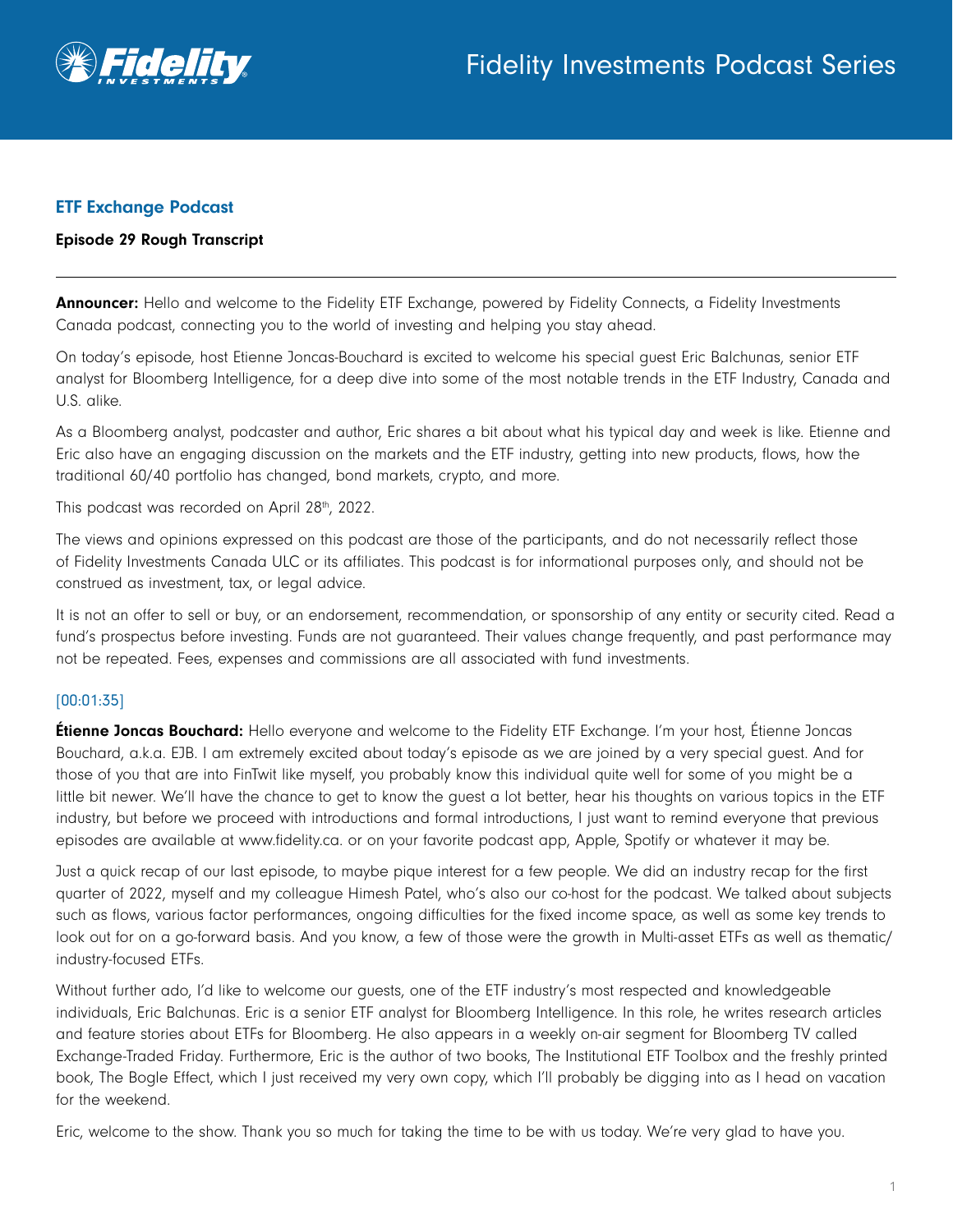

## [00:03:39]

Eric Balchunas: Thank you for having me. And thank you for that kind introduction. It's funny that that bio there's one little thing that is new, is that instead of the weekly segment called Exchange -Traded Friday it's now a show, it's a half an hour long called ETF IQ, which is good. It shows ETFs moving up in the world from a segment to a show.

## [00:03:57]

**Étienne Joncas Bouchard:** That's awesome. That's great stuff.

## [00:03:59]

**Eric Balchunas:** Only a half an hour a week, but we'll take what we can get.

## [00:04:01]

**Étienne Joncas Bouchard:** Hey, that's a lot better than a lot of other 3 minutes places. Yeah, that's amazing. Eric the idea today: explore some of the key topics and themes that are important to you are top of mind for you, I should say, as much as we can and say this limited 30-minute capsule type podcast. But before we get started, maybe for people who are a bit less familiar with yourself, what does a day in the life of Eric Balchunas look like as a senior ETF analyst for Bloomberg?

## [00:04:31]

Eric Balchunas: Yeah. I quess a typical day if I'm in research mode would be to wake up. I usually work from home, especially since the pandemic, sometimes I find I have the best creative energy in the morning and then in the afternoon I sort of maybe do more busy work. So I'll look at flows. I'll just tool around the terminal looking for what's going on. I might tweet a couple of things out, see if there's any reaction, look for inspiration where I can find it. If I don't have anything planned, I'm sort of like just looking around and feeling out for what I need to give my take on for that day or the next day. If I have something planned, I just bang it out. I end up writing five notes. I get the charts prepared. That might take like 2 hours, 3 hours. And then I'll enter in some client, like, notes where like we talk to clients and we sort of enter a note in or I have a client meeting or I do a media like this. I'll do a podcast now and then, and I think, and then also try to promote my stuff in various ways. And, that's basically it.

Now that said, every Monday I'm in New York City for a TV show and a podcast and a bunch of media stuff. So I think my week is almost a better way to look at it. I sponge in the data like a sponge and I accumulate some research and some hot takes. And on Monday, I just squeeze the sponge out. Basically tell the world everything I'm thinking. And then I go back into the research cave and then, I don't know, once or twice a month I travel. So that's essentially my job because what I'm graded on as a performer at Bloomberg is how many bits do I produce, how much readership do I get, and how am I branding? And so those are the three things I try to divide my week into, and that's pretty much it. So, I just look at myself as somebody who's doing those things and trying to be seen as a voice or an expert on this topic.

## [00:06:37]

**Étienne Joncas Bouchard:** That's great. And you know, another thing that I think anyways, that I that I've noticed is, is the participation of interacting with important people in the ETF industry in general and whether that be like you said going out and meeting clients or at conferences, podcast, whatever it may be, you've had the opportunity to interview some of the more not say senior but say impactful voices in the ETF industry.

Is there anything recent that you've done that's stuck out to you, whether that's … I think you were part of the Miami ETF exchange. Is there anything that's that stuck out recently where you said like, "Wow, that was an interesting bit?"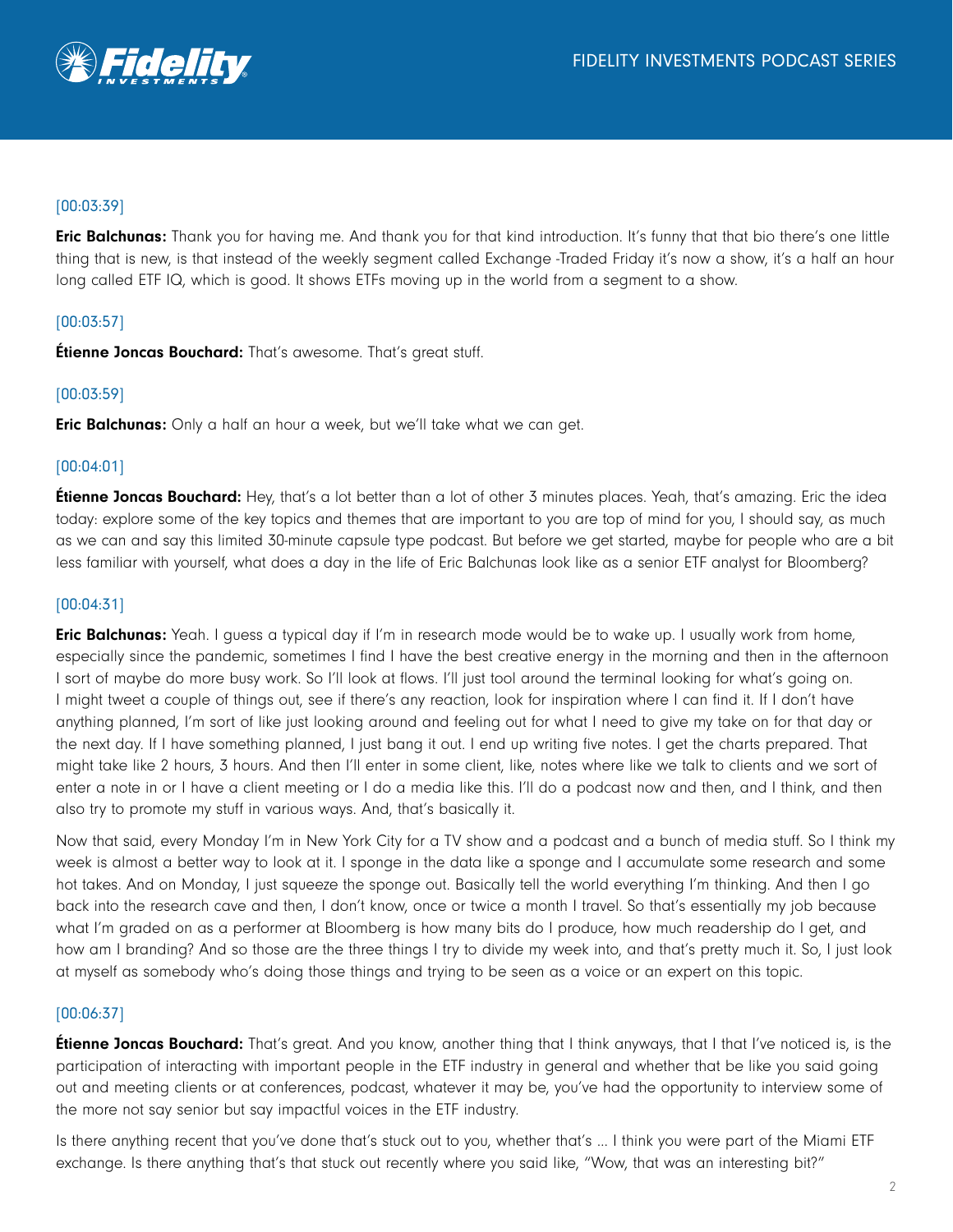

## [00:07:19]

Eric Balchunas: That's a good one. Sometimes it all just blends together. I've been doing this so long. I will say, like every now and then, we just have somebody on that's at the right time or ahead of the curve. Like, I for some reason, I'm going further back in history. But as you mentioned, I have this book out, so I've been talking about it recently, and it's a book on Jack Bogle, Vanguard founder, who had a obviously a huge influence on portfolios and the industry. We had an ETF IQ episode with him and Cathie Wood. This is like four years ago and that is like so cool, right? Those are like two ships passing in the night, obviously polar opposite in how they view things. But that's what I love about the ETF industry is the big-tent-ness of it. Even though I love covering Vanguard and I think that's interesting, exciting in its own way, I like covering this sort of more fun stuff in the high-octane stuff, and the leverage stuff. So that stands out.

Another one that stands out is, I don't know if you guys remember XIV. That was the inverse volatility ETP that kind of blew up. We had the maker of that on two weeks before it blew up, and I remember on that show, I have to give 90 seconds on the ETF before ... it's called the Drill Down. And I went back and I watched it and I was so happy that I had actually given really fair warning that this thing can go down in a hurry. And so that one sticks out, too.

But I think more recently we've done some stuff on crypto. We've had Reggie Brown on, who's an amazing market maker, to talk about how the sausage is made, the ETF world. So, those older ones always stick out my memory. It's been a little bit of a blur this year, to be honest, because I've been doing so many things. I'm not sure if that's a satisfying...

## [00:09:15]

**Étienne Joncas Bouchard:** No, but that is a perfect answer. And I think, like you mentioned with Jack Bogle and Cathie Wood, like that is completely two different trains of thought, almost, of the way to approach markets. Like, of course, having the same people in the same room and talking to them, that must have been quite fun.

## [00:09:34]

**Eric Balchunas:** What's funny. but what I didn't realize at the time and I have realized over time and the conclusion I come to in the book and in our research notes, is that Cathie Wood and the staying power of Ark is ironically a byproduct of what Bogle and Vanguard in Indexing did. Because the more indexing is used in the core of the portfolio, cheap beta, the more people search for something completely different to decorate on top of it.

And this really, I think, helped Cathie and I think it's helped thematic investing and I think it's helped crypto because people now want lottery ticket type active because they've already got the bread and butter stocks covered, they already got it covered. So whether it's Apple or Amazon earnings, I don't think it's as important to them. I think we have a whole theme coming out that we're trying to distill it down to that active share is the new alpha. So Alpha used to be the Holy Grail. You wanted an active manager who could deliver Alpha. And like at Fidelity, you have some great managers that do that and they're still used, I think, especially among institutional investors.

But I have found that among advisors in retail, I think if they have a low-cost index fund in the core, that isn't as appealing because then you're doubling up on some stocks you already own. What they are looking for is some of those things like a Cathie Wood. And that's why I think the flows are more sticky than people think. They have much more stomach for volatility because it's just a small slice of the portfolio. So over time, I kind of realized that those two are interlocked in a way.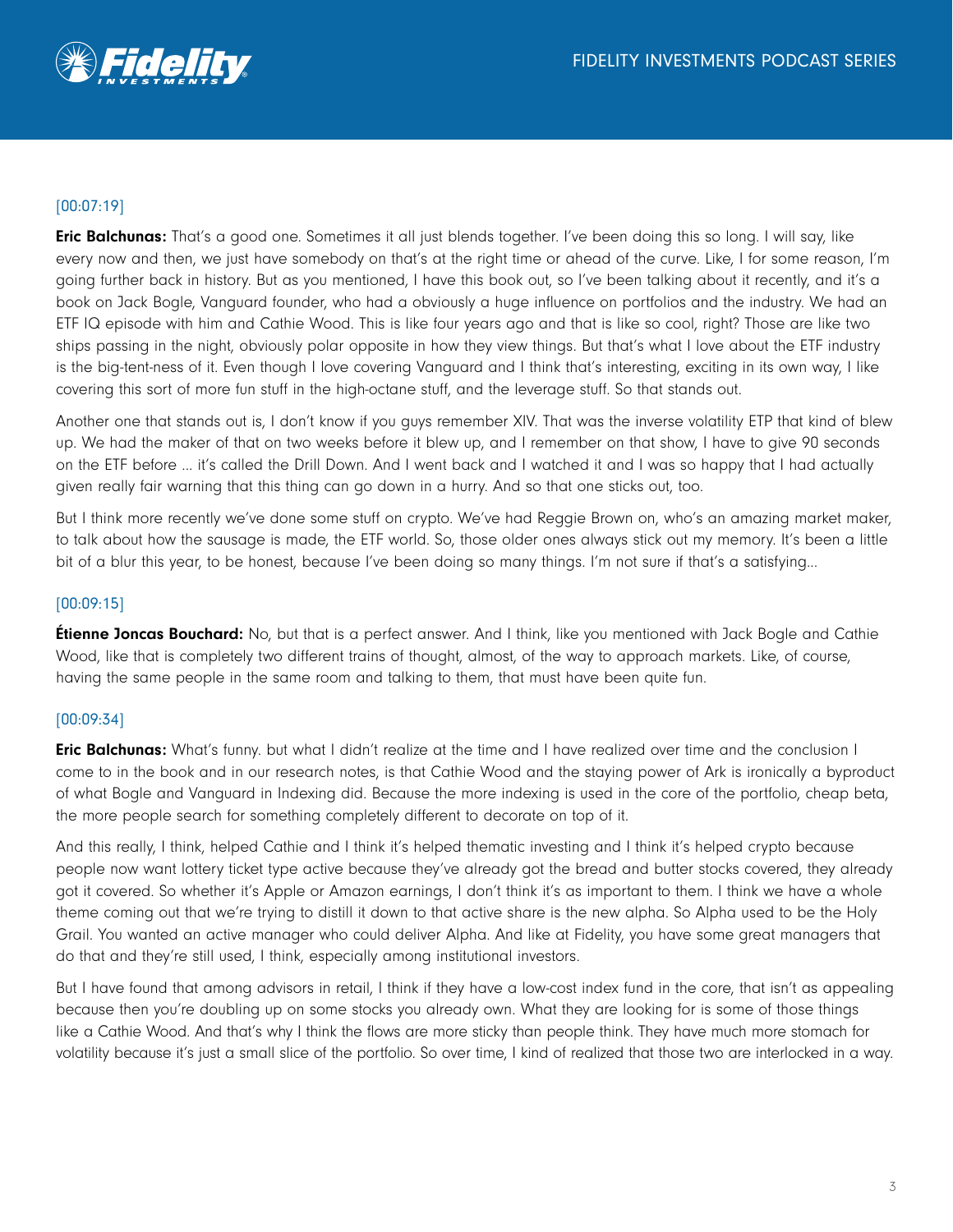# [00:11:15]

**Étienne Joncas Bouchard:** That's really interesting. Okay, so there's a lot to unpack in that comment there because from a growth perspective in terms of just number of launches that we've seen say over the past two years in the ETF space. There's just only so much that's been new index type strategies, like a lot of it is coming from these more focused, active, high-active share products, very niche, product-centric. That's a function of what you're describing in reality is that there is demand for these kind of like satellite positions that are very, very different from those core exposures. And I feel like at first it was kind of like those sector, industry-type. Now you're getting even more focused stuff, right?

## [00:12:04]

**Eric Balchunas:** Yeah. And a lot of it is narrative driven and tries to capture the imagination of investors and we call all of it the shiny object lane. These are ETFs built to shine. When their number comes up, they usually pop and they double or triple the market, whereas back in the day used to be the big fund manager, they can give me 2, 3% over the S&P, some excess return. Yet at the same time delivering me largely beta. So what happens is that kind of got replaced with beta for three basis points and now they're looking to get that active speculative return with these funds. And that's why if you look at the last three years or so, active equity mutual funds have seen something like, I want to say almost 2 trillion in outflows, but a lot of that goes to passive.

But the thematic ETFs have taken in 100 billion in that time. That's a pretty good chunk of change considering that … I would open for smart beta it was more of a big thing back like ten years ago but smart beta still does pretty well, like value ETFs have taken in 100 billion over the last year and a half. So smart beta and thematic and ESG, all of this is what we call new active. This is the way that active has evolved over the years. And in my book, I point out that I think the rise of indexing, mainly driven by Vanguard and Bogle, has forced active to evolve. And I think there's many ways that it's doing it. I also think direct indexing is sort of another really interesting way that that active is evolving. But it's okay.

I mean, I think as Matt Hogan said in a panel we did on this topic, an exchange which was in Miami like two weeks ago, passive is making active better. It's making it be more active, serve up more interesting things. And I think that's it's pretty good. And then the overall cost of your portfolio is still much lower than it was. So I think investors are sort of like trying to have their cake and eat it, too. The only thing I will say is that active share does not equal alpha and risk does not equal return. And so that's been bothering, I think, some of the legacy CFA studied people out there with Cathie, they're like, how on earth is this what people want? This isn't how I was taught. This isn't what Alpha is about. I'm trying to explain to them that I'm not saying it's right, right or wrong. I'm just saying this is what's happening and it kind of makes sense.

## [00:14:38]

**Étienne Joncas Bouchard:** Yeah, this is where the demand is coming. At the end of the day, whether you are you're in agreeance with the way that that impacts portfolio management is irrelevant to a certain extent from an industry standpoint.

## [00:14:52]

**Eric Balchunas:** Yes. Because there's just a practical use case for really high active share, even fund investments. And I actually think there's an actual behavioral purpose for this as well. I'm not sure people use it for this reason, but if you have, say, 80, 90% in a cheap core, 60/40 -type portfolio, then the way to maximize that return is to wait a long time and let it compound. And I think that takes a lot of patience. It's boring.

## [00:15:23]

**Étienne Joncas Bouchard:** Nobody wants to wait a long time.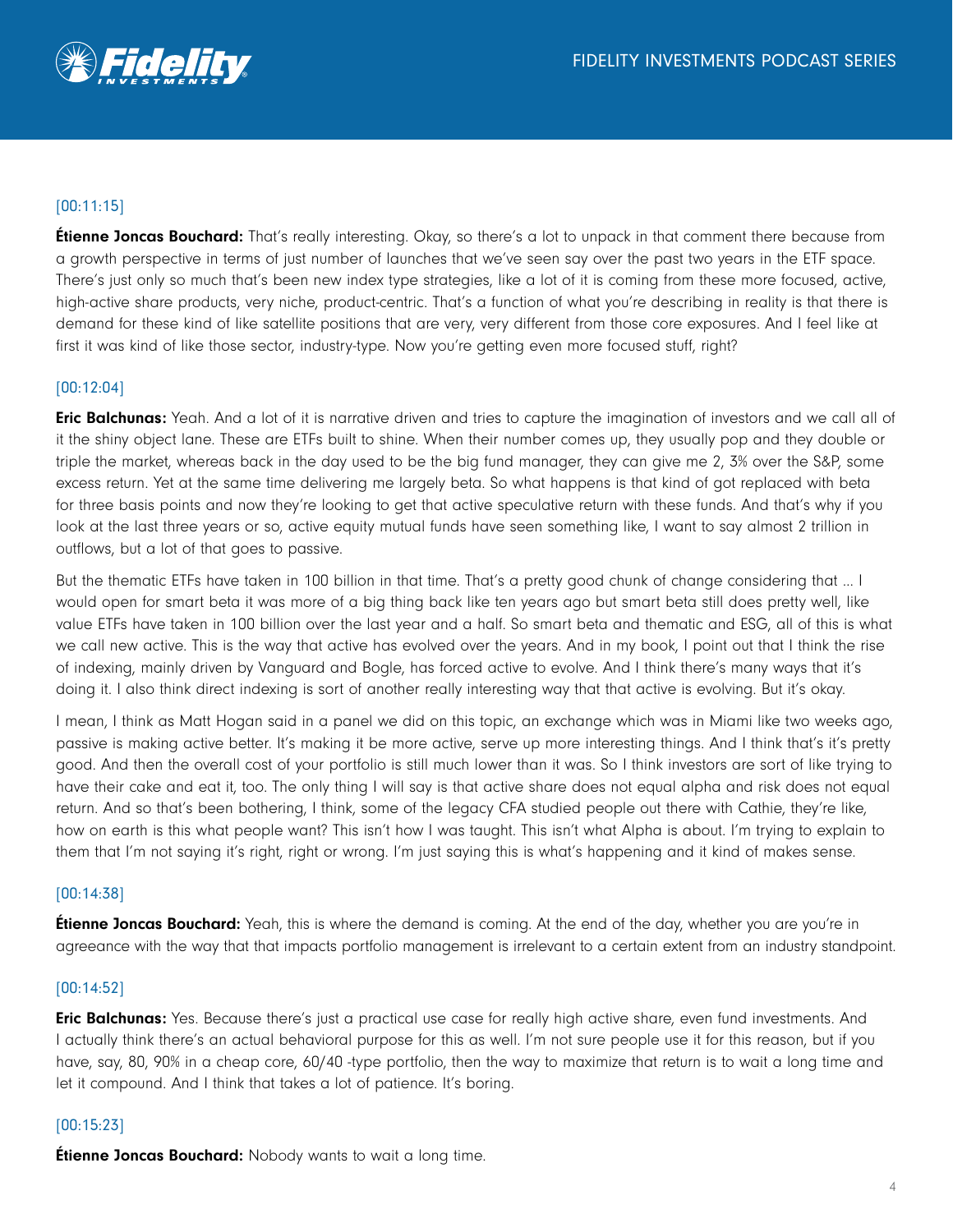# [00:15:25]

**Eric Balchunas:** Yeah, but if you can distract yourself with some of the fund stuff and the stuff that could give you 10x return, maybe like lottery ticket style, that may be a way to follow the market. Maybe you do some options or some single stock picking. I think that's actually a pretty decent behavioral purpose because if that stops you from touching the 60/40 that takes 30 years to grow, well then maybe there's a real use case on that, because we've all learned over the years that even if you get low cost, even if you get your costs down in your funds, if you can't behave well, it doesn't matter. Behavior will destroy everything. So there's a decent argument for that behavioral hack. But it's interesting. You know, Fidelity has evolved very well. You guys have a metaverse ETF now. You have the sectors. I think you launched a … you have a fund that's ARK-ish, I think, in terms of being high growth tech

## [00:16:21]

**Étienne Joncas Bouchard:** This is a fund managed by ... I think the one you're referring to is managed by Mark Schmehl, who has been one of our ... anyways here in Canada, it's called the Global Innovators Fund. It's a manager that likes to go on the tails, as he says. So, he rotated from that say COVID 19, what worked like the high-growth, stay at home-type stuff into now was looking at like where earnings growth is and the cyclicals and lots of commodity plays in the portfolio. So, it's very interesting strategy. That is one fund that has garnered a lot of flows because if you look at, say, discretionary advisor who has a core, that's something they can't do. And that's kind of the idea also with a lot of these like you said say shiny object ETFs. Well, you can't replicate what some of these managers do. So, I agree. There are some mandates, whether that's on the ETF or the fund side that tend to correlate a bit more or be more beta. But there are definitely active managers as much on the fund side as the ETF side, where you're seeing this very high turnover, very high conviction and get that active share. And those have been some of our more successful strategies over the past couple of years. So, to your point is basically that applies to the fund space as well.

## [00:17:41]

**Eric Balchunas:** Yeah, we say you cannot index Cathie [indechiperable/ and this looks like you can't index this manager]. So because we have a lot of professional investors as clients, so we sometimes try to point them out, like think about going where the indexes are because even like the value, like the Russell 1000 value, which is a value trade, the price of that has been whittled down to five basis points too. So I think that's what Cathie found the lane that wasn't really taken by anything indexed and she was early there. And that I think helps explain the growth. I think this is what probably will benefit private equity down the road, too. I think people are really going to search for private equity for some of that 10%, 15% as well, although that's not quite been democratized the way other things have. But I think that's coming.

## [00:18:36]

**Etienne Joncas Bouchard:** And that's an interesting point. It actually brings me to another topic that I wanted to discuss, because in my conversations anyways with advisors over the past couple of years, there's been this appetite for fixedincome alternatives, knowing that eventually we're going to get this rising-rate environment and that those long-duration aggregate indices would come under fire. There's like no, no way around it. There's no security selection sector, sector allocation changes. Pretty much every sector in the fixed-income space is down this year. And I think from a tweet of yours, like 98% of or above, let's say above 90% of fixed-income ETFs are negative to start the year. Well, a lot of advisors have been looking towards alternative investments as a way to hedge out some of that duration, if you will. How do you see that space evolving? That seems like there's one place where active management has done quite well. Like beating that benchmark, say, over the past 24 months, say the U.S. AG hasn't been too hard. Right. How do you see that space?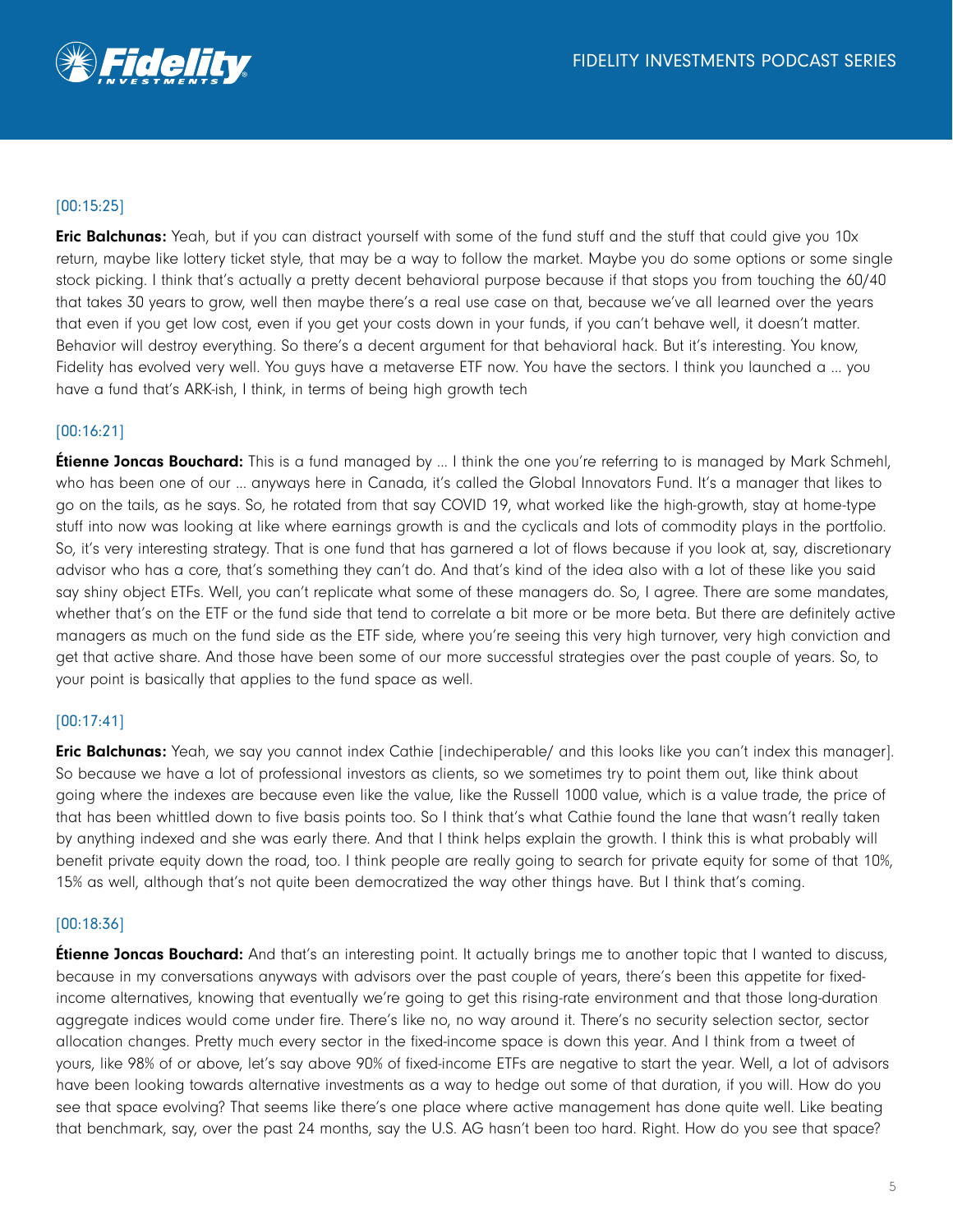

## [00:19:46]

Eric Balchunas: Yeah. So it's complicated. First of all, all the bond ETFs are down and why wouldn't they be? The Fed is serious about raising rates finally, because they care more about inflation. Well, I got used to them folding like a lawn chair every time the market had a stomach ache. They were like, all right, all right, we're not going to do this. And the market would then rip again. And so they had this pattern of like just backing off and but they haven't this time because they think inflation is a bigger boogeyman than the market going down now. Anyway.

So obviously, if rates go up, all the bonds held by these funds are worthless because you could get better bonds at the new rate. So it's just logical that there would be this sort of creative destruction period in bonds. And it's really bad. I mean, everything's down. And the problem for active fixed income and I'm looking at like a PIMCO fund, which seems to be outperforming the AG a little. It's down 6.4% versus 8%. I'm sure there's Fidelity funds in the same boat. The problem, though, is just that they're down. We found that even if you beat the AG, but you're down, the outflows start to come. I think people just get bugged out. There's a lot of older, maybe boomer types in fixed-income mutual funds and they're like, Look, I can't risk this. I got to pull out. So I think the money in these bond mutual funds is probably pretty vulnerable.

Now, the managers are really smart. They might be able to navigate this, but it is a tricky.. it's almost is it Homer's The Odyssey where they're in between the rocks in the waterfall or something. But it's almost like try to navigate between some really treacherous terrain. And I don't know if they can pull off a positive return by the end of the year, it will be an active management feat. I'm a little skeptical only because if you have constant outflows from fixed-income mutual funds ... and they're not they're not seriously bad, but they're steady ... basically every week about 10 billion comes out that these funds have to sell the bonds, which then just has a suppression, suppressing the byproduct, and the bonds go down and their return then isn't able to get positive. So more people pull out, which creates more suppression.

And it's a slow-moving downward spiral and I'm not sure how it reverses, but that's something we're watching for sure. We think this is potentially a big deal. And bond managers have largely escaped the move to passive bond. Active bond funds have done very well with flows, whereas the stock pickers have been pretty beat up and have been bleeding a lot in the past ten years. So, it will be interesting to see how bond managers get through this year. It doesn't look good right now, but who knows? You know, we'll see.

## [00:22:41]

**Étienne Joncas Bouchard:** No, absolutely.

## [00:22:43]

**Eric Balchunas:** But alternatives, to your point on alternatives, if 60 and 40 is consistently down, it will spark a, I think, a renaissance in alternative 60 things.

## [00:22:52]

**Étienne Joncas Bouchard:** 60/30/10 is new 60/40 or something like that.

## [00:22:54]

**Eric Balchunas:** Things that use derivatives. They're more liberal here in the U.S., especially if you can sculpt outcomes with options, maybe some hedge fund strategies, anything that can sort of provide some diversification benefit to the 60/40 going down, I think could start to get some looks. I still think it's just a little early. People are so used to the dip, to the market coming back. I think it could take like eight or nine months, even a year before the alt space starts to get real looks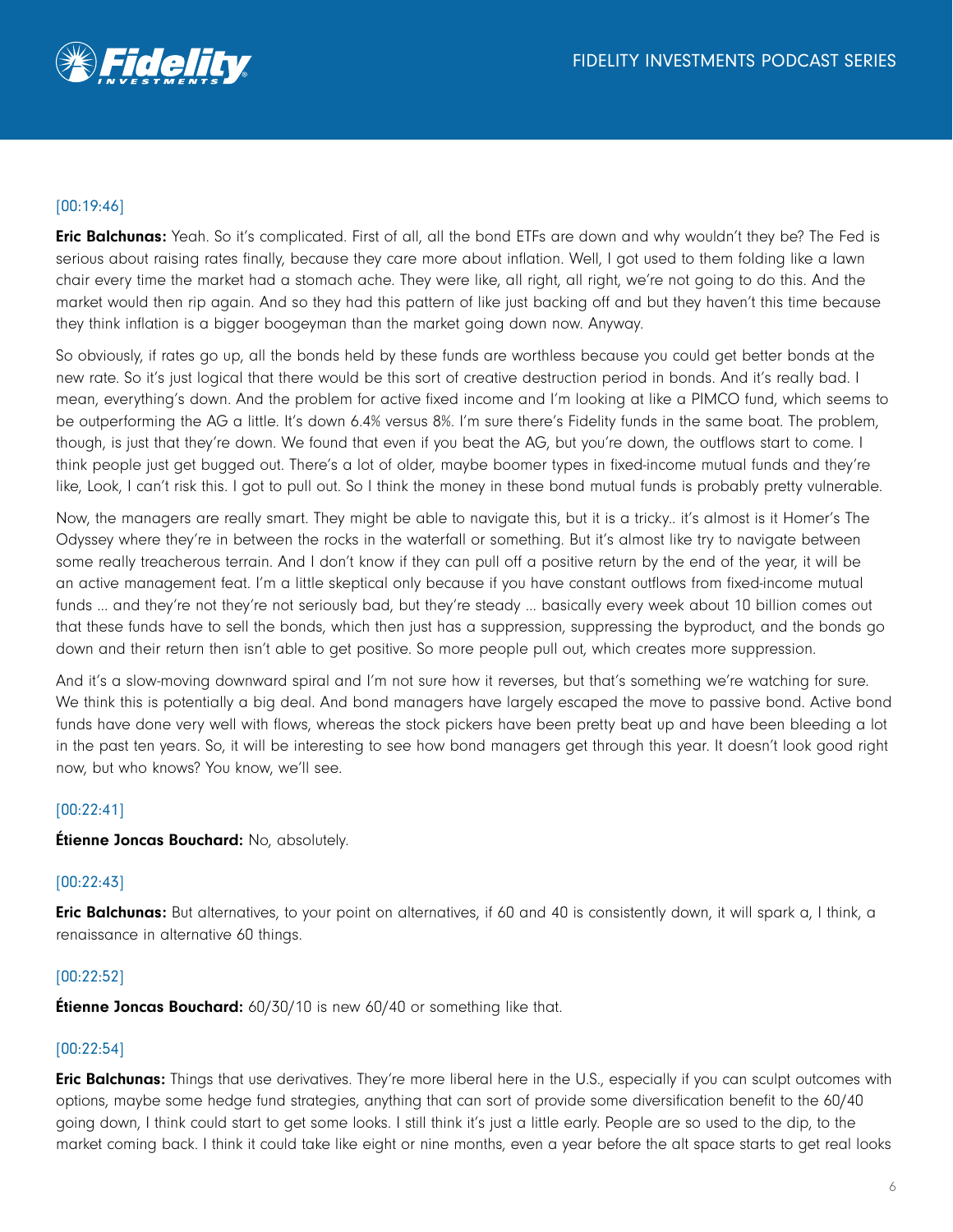

# [00:23:21]

**Étienne Joncas Bouchard:** Interesting. Interesting. And what's also I think quite fascinating is that a lot of the negative returns so far this year, just on the rate side, like spreads haven't widened really, right? And if we go back to like March 2020, one of the big issues with fixed income in general is that there was no bid for a lot of the corporate bonds. And re-ratings happened a little bit, but not too much. And if you look at, say, for example, the U.S. investment grade corporate index, more than 50% is in Triple Bs. Like, is that also something that you're seeing you're looking at active management.

You can try to mitigate a bit of that. Once again, if you're holding that index, is that something that could come under pressure? At the end of the day, there's not too much you can really do about it. It's a function of what's being issued in the market. I know we saw this morning that just GDP undershoot in the U.S. Is that's going to spark a little bit of spread in some bonds? Is there going to be a little bit less bids? The rate side is kind of the clear picture, I think, whereas like you said, a more hawkish Fed. But what about the credit side?

## [00:24:34]

**Eric Balchunas:** Oddly enough, HYG is a little positive today. It's you know, it's up two basis points, but it's not down. You know, tough to say. Bonds are a very complex asset class and I don't pretend to know a ton about them. I generally understand that duration and credit risk are the two biggies, and you have to navigate those, which is why I also think advisors still I guess prefer active is because I feel like they view bonds as chess, whereas stocks are like checkers. Like yeah, checkers are no problem, nobody knows that much over there. But the bond space, there's this extra dimension of time and you got the Fed and convexity and all this stuff and they're like, You know what?

## [00:25:18]

**Étienne Joncas Bouchard:** And trading, it's just not as easy as trading.

## [00:25:22]

Eric Balchunas: That's true. And there's more of them. There's like there's so many bonds, I think there's like a million or something in the markets. Well, I'm don't know it's bigger any more, but at one point, it was bigger in the stock market. I bet they're both around 50, 60 trillion, but bond market's massive. And so, I think I get it. But yeah, this is something where looks like it's really about rates. That's the big fear, is that if this starts to hit the economy, that's when the credit risk probably becomes a concern. But the GDP number could add to that. And this is where things could get scary and this is where the Fed is going to be like probably would have to pull back system on this hard-core mission they're on.

## [00:26:03]

**Étienne Joncas Bouchard:** I was going to say you were mentioning the Fed and saying how every time there was a little bit of a scare, they back off. Right. Like, is this going to happen again?

## [00:26:14]

Eric Balchunas: The problem with this, the reason that they have a spine all of a sudden is because of politics, in my opinion, because inflation is a bigger deal to people than even their 401k plans now, because inflation, everybody deals with it, especially the mass of people who aren't really wealthy. And so the Biden administration and the midterms are coming up. I'm sure they're like crapping their pants because inflation. You will lose an election because of that, because the gas prices and all this historically known. So that is going to trump whether your PIMCO fund or your Fidelity fund is down a little bit. I think there is a point where it might not. And it just depends on how much the Fed's fighting of inflation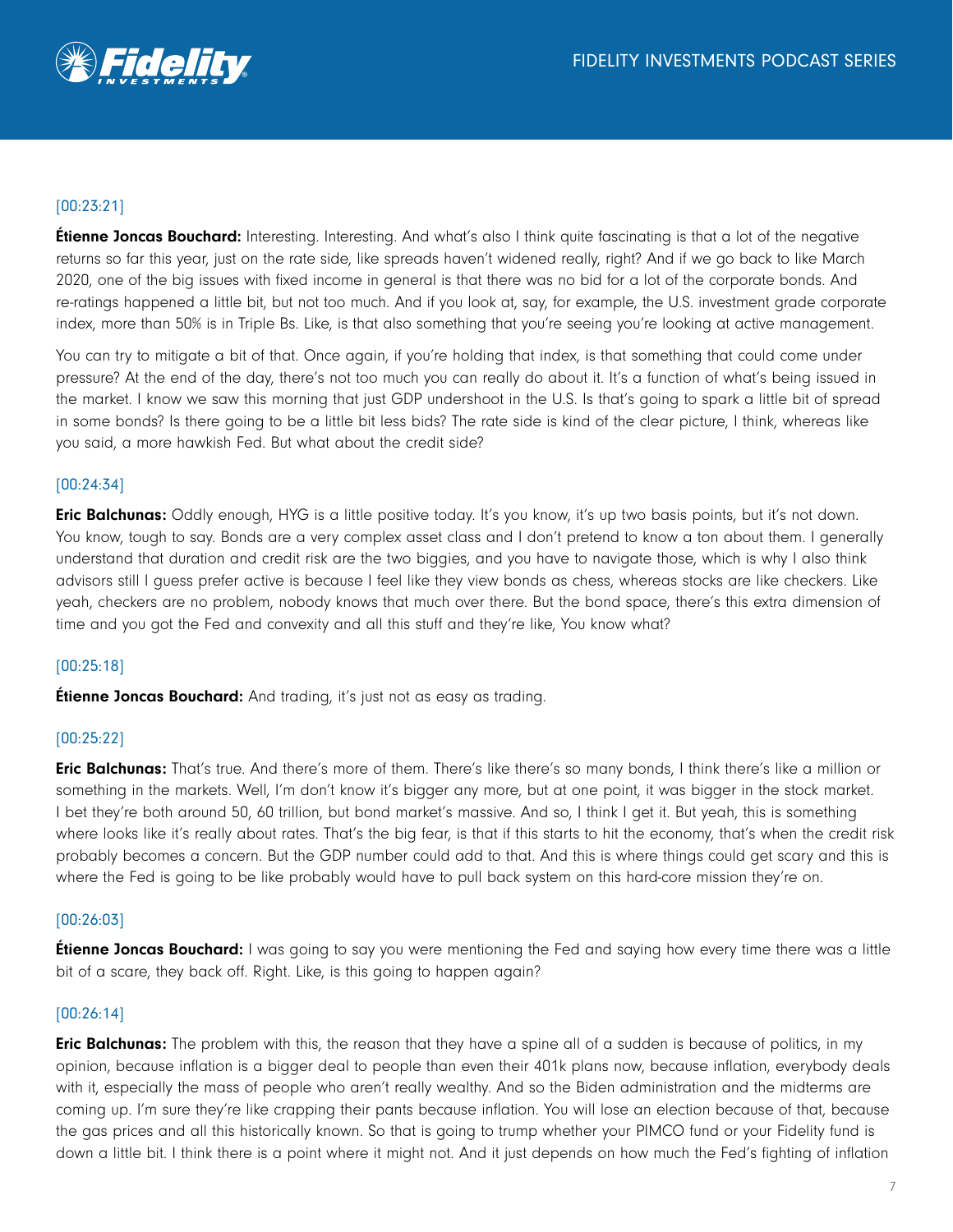

hurts the economy and that that point where that tradeoff happens, I would leave that to a smarter economist than me. But I just think that's where the spine ... because they never had this kind of like endurance. The markets would spaz out and they would completely alleviate the situation by saying some word or two that just sounded dovish and it was like, All right, cool, party's back on.

## [00:27:28]

**Étienne Joncas Bouchard:** We're/bets off the table.

## [00:27:30]

**Eric Balchunas:** Almost like we're the cops come to the house and it's like, we're good. And then they close the door, you're like, we're still good. Yeah, no, but they're serious this time. And I think this is what people have to deal with and why the bond market is a mess.

## [00:27:45]

**Étienne Joncas Bouchard:** Interesting. Interesting. Good stuff. Earlier you mentioned when you were talking about some of those satellite kind of complementary positions. You mentioned crypto and one of the kind of ongoing situations, I don't know how you characterize it, but the fact that Canada has spot crypto and a lot of other geography, pretty much every other geography I think in the world other than the U.S. has gone forward with the approbation of having spot crypto ETFs. Why hasn't the U.S. moved that route yet and only been on futures based?

## [00:28:20]

Eric Balchunas: Yeah, it's complicated. But the basic thing is that Gary Gensler is the SEC head and the SEC in general I think it's just been a little bugged out about crypto exchanges and manipulation and hacking and all this. They see it as the Wild West. They're afraid of a headline that says how could the SEC have allowed investors into this crazy asset class by approving an ETF, which essentially is saying, like, it's ready for mainstream America? So, they're worried about that potential awful public relations.

But more lately, I think we've seen other countries launch them and they're fine. And I think crypto has been more adopted. So it's now morphed. I think it's just really Gary Gensler's brain and motivations and I think ... this is my opinion, again, I'm an analyst ... I believe he wants to show his superiors, meaning the president, that he was able to get crypto into a regulatory framework as SEC chair. Checking a nice box potentially for promotion or just because he likes to do a good job. And that's what he thinks the superiors want. And the only way to do that is to hold the ETF hostage for a while.

So, there's a proposal they put out, which we think is how they're going to do this. The proposal wants to expand the definition of the word "exchange". And so if it does that, I won't go to the details, it basically means the SEC would all of a sudden, just like that, have oversight of crypto exchanges. Once that happens and they feel like it's within Gary's arena and world, then a spot ETF would be inevitable because that's why Gary was fine approving the futures ETF because it was under the CFTC and SEC regulatory arena. It was inside that arena. The exchanges were out of that wall. But if you expand the walls to include the exchanges, then the spot ETF then exist within that wall. And I think that's what will need to happen. We think that will take 14, 15 months though, because the government moves slow. But that's our view right now. But it is up for shifting if we get new information.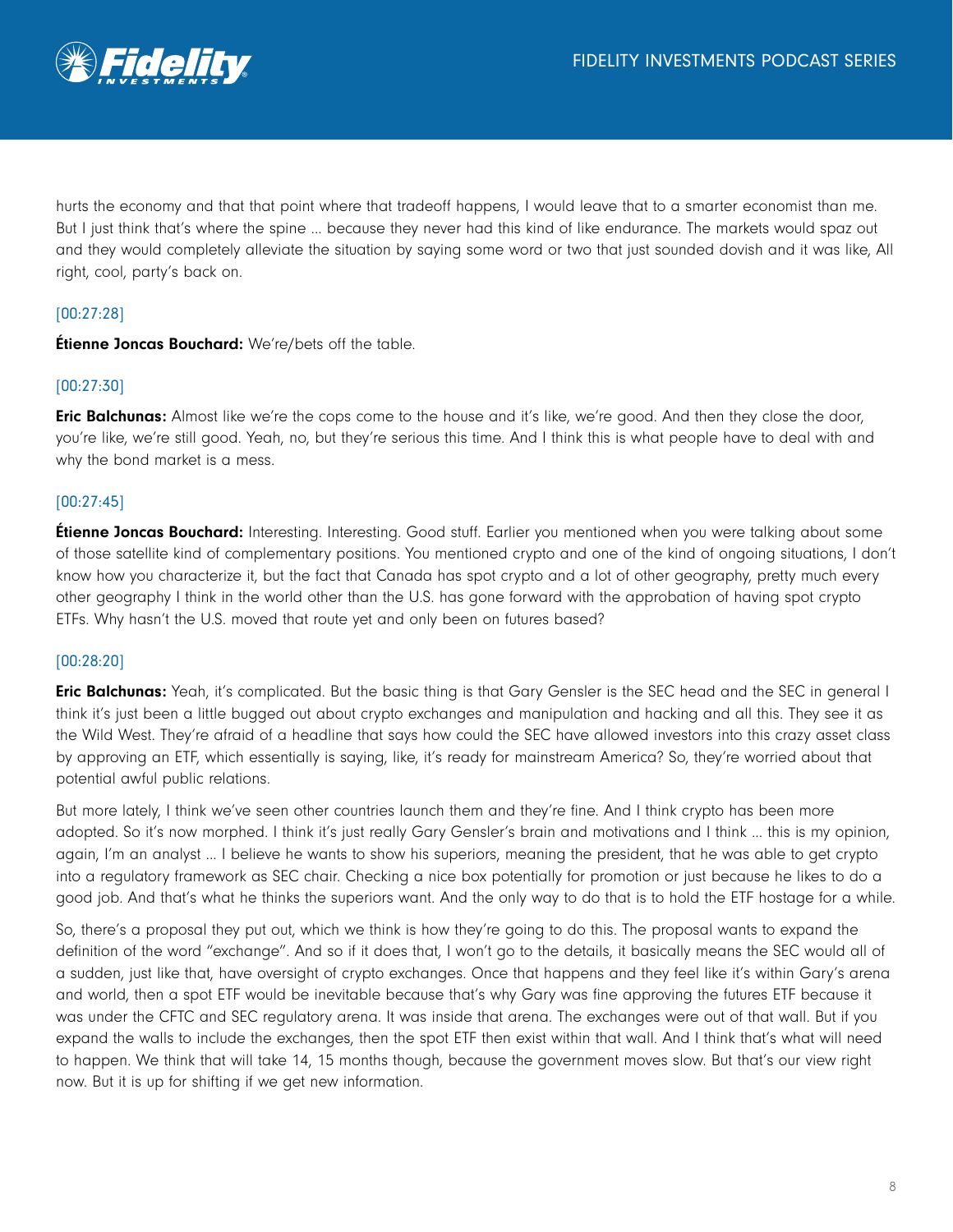

# [00:30:38]

**Étienne Joncas Bouchard:** Hey, I mean, I don't think many Canadian asset managers are complaining right now.

## [00:30:43]

**Eric Balchunas:** I know it works fine.

## [00:30:44]

**Étienne Joncas Bouchard:** It's helping to attract a bit of foreign flows, so... but I thought it was just an interesting one because I feel like there's demand for that from as much the retail as the advisor channel, right?

## [00:30:57]

**Eric Balchunas:** Of course, the advisors have \$26 trillion here and they don't want to go to the exchanges. They don't like separately managed accounts. They just want to buy the ETF and they don't like the futures one, because the real costs are by 10 to 15% a year, which is a lot. And GBTC trades at a constant discount and you don't know where the price is not near the NAB. And it's they don't want that either. But some actually hold their nose and buy BITO or GBTC just to do something or they pay a lot of money for an SMA.

But the spot ETF would be perfect, fits into their brains, their plumbing. They're used to it, they're comfortable with it. So we think it would basically unleash a ton of money. And there'd be like, I don't know, probably 500 billion that would come in over the course of the first couple of years. Just because there's 26 trillion of advisors would start to allocate a small percentage, not all of them, but a lot of them. But all you need is a couple percentage of 26 trillion to be a lot of money.

## [00:31:59]

**Étienne Joncas Bouchard:** Point-two-five of a percent and like one, the equivalent of a rate hike of a percent.

## [00:32:04]

Eric Balchunas: Yeah. And I also think the trading crowd would like a spot ETF. I think there's a lot of retail investors who may choose to trade the spot ETF over using exchange because the commissions on the exchange are really high. The spot ETF would trade at one basis point, that would beat all of them easily. So spot ETF is the probably … it's a lock for being a huge hit and I rarely say that sometimes I always say you never know which ETFs are good. That's the lock.

## [00:32:34]

Étienne Joncas Bouchard: That's a lock.

## [00:32:35]

Eric Balchunas: That's a lock.

## [00:32:37]

**Étienne Joncas Bouchard:** That's good. I like that.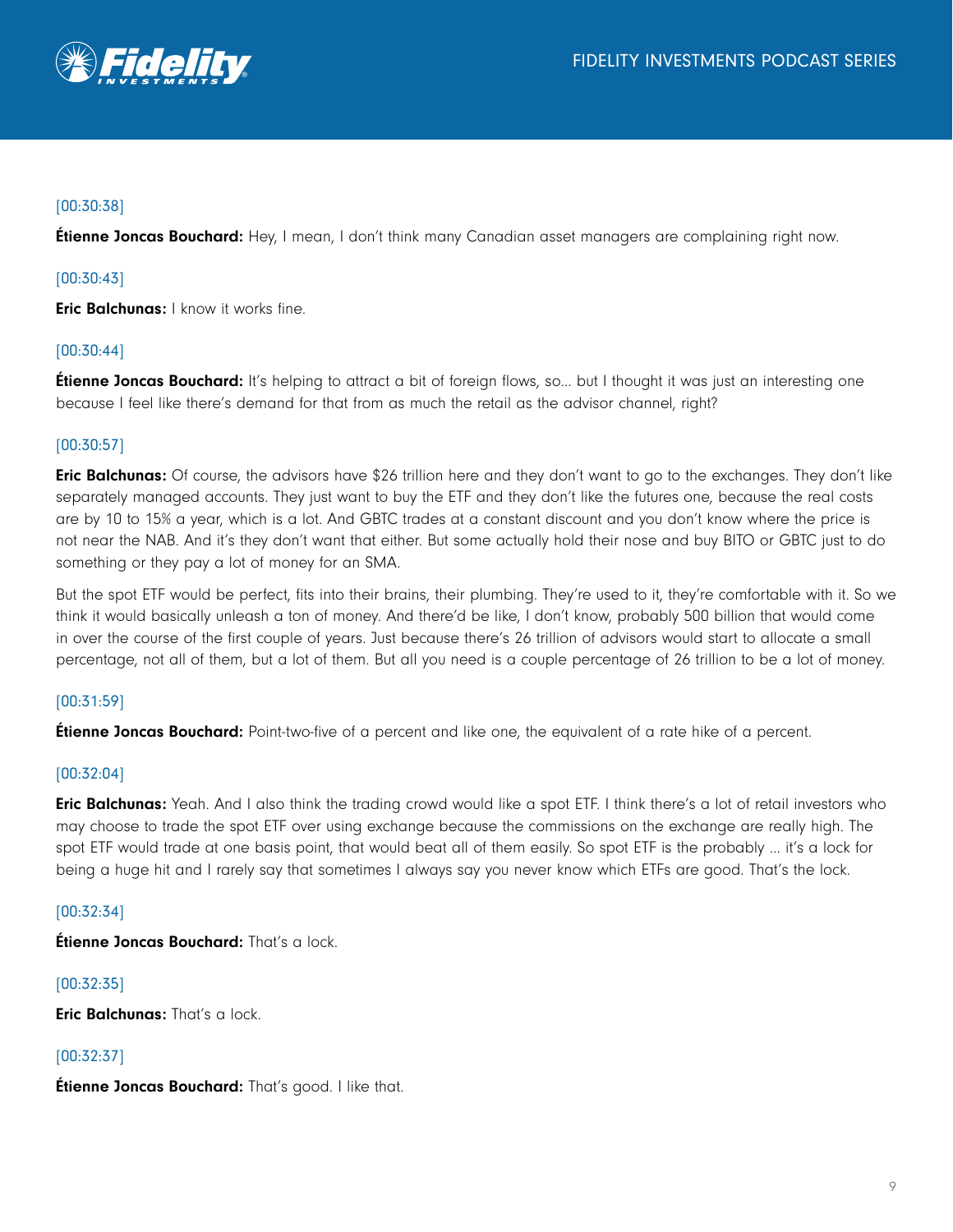

## [00:32:38]

**Eric Balchunas:** So that's why all the insurers are filing all the time and just testing the wind a little bit with where the SEC is. Sometimes they file one and they get rejected. They file this one because if you're out first, it's a good sign. If ProShares was out with BITO only six, seven days before the second one, it has like 9% of the assets in volume. You guys in Canada had I think it was Purpose was out first.

## [00:33:03]

**Étienne Joncas Bouchard:** Yeah, I believe there was Purpose and then C.I. and we came into play a little bit later because we were ... So, Fidelity Clearing Canada is now a licensed custodian of Bitcoin and we're the only one in Canada. So we were making sure to launch it where we were kind of doing the back end and not really relying on a third party as being custodian. So yeah, we were a bit later but first mover advantage, we saw it here too, right?

## [00:33:33]

Eric Balchunas: Although over time it got better. Purpose might not even be the biggest one anymore, but it's like there's three of them sharing like 70% of the assets. Now it's a little more even than it was, although Purpose had a huge head start. If I'm wrong, I believe it was Purpose who was out in front. It was a while ago. But anyway, they had a good head start. But the good news about crypto is I think there's enough for everybody. I think whoever gets out first has a huge advantage. I think you guys are in good shape. I saw you launch an ETF in Europe that spots for 75 basis points. That's a compelling deal. And over the next decade, those fees are going to get compressed as bigger issuers come out.

So, we keep telling people in five years you're going to have a great offering of single crypto and a crypto basket spot for 30, 40 bips. It's going to trade at one penny spread, and it's going to be a beautiful thing and it's going to be a monster category. And so, we've just got to sort of wait till … it's like instead of Waiting for Godot, it's waiting for Gensler.

## [00:34:46]

**Étienne Joncas Bouchard:** One of the one of the key things I think maybe not hindering. It's already been a huge growth category. Let's not kid ourselves, but one thing that's maybe holding things back is from an advisor perspective: it's not that easy to incorporate to bring into that 60/40 fold. Like you, like we said earlier, as much from a regulatory standpoint, as much from a psychological standpoint where we mentioned earlier, let's say you have your core, it's passive or whatever it may be, it's more beta. And then you add in an asset class like this, it becomes the focal point of 90% of client conversations. Right? Because if it's up 60%, I want more. If it's down 60%, I want you to get rid of it. And that's something that we've observed. Then I think maybe as we move forward and I don't know if you agree with this, is that maybe like multi-crypto type portfolios are combining different stable coins together instead of single line item. Is that a potential growth space or is that just ... we're not even there yet?.

## [00:35:53]

**Eric Balchunas:** Yeah, well, a lot of companies have separately managed accounts that are essentially index funds of crypto. And that's how I would invest. Because I don't know which one's going to do better or worse. I'm not an expert. I would apply the indexing concept to crypto buy a basket and just own all of them. It's possible there could actually be a nice little renaissance for active here because if you're good at crypto picking, the outperformance could be incredible given how volatile that is. So I think we could see like an ARK, maybe not ARK but somebody like them being like the ARK of crypto picking, that could be a whole thing.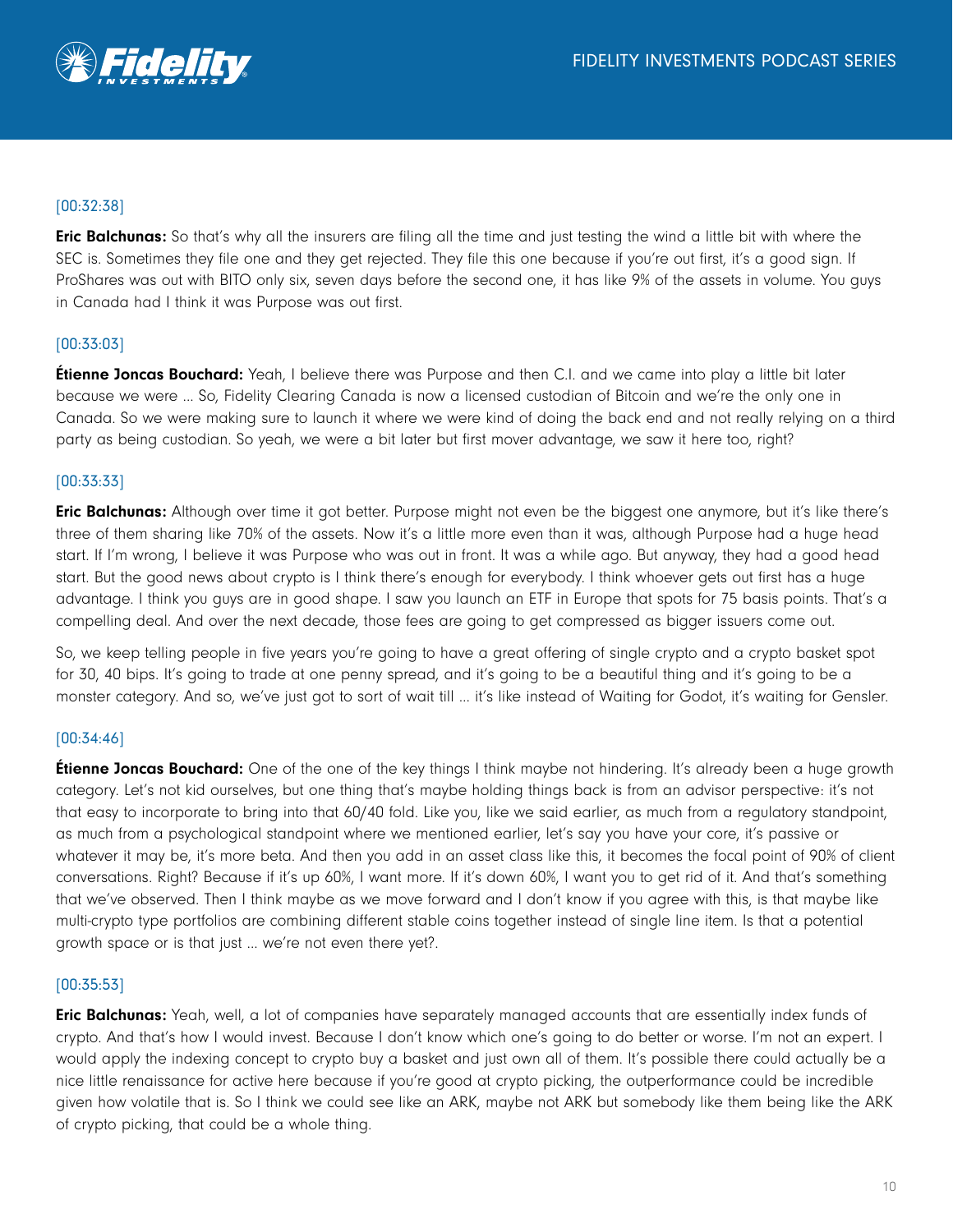

## [00:36:36]

**Étienne Joncas Bouchard:** Or the first to do active crypto and I'm sure that would, like you mentioned, create quite a bit of interest.

## [00:36:45]

**Eric Balchunas:** Yeah, because that's, again, it's a vanguard free zone. Indexes, it would take them a long time to get there and the volatility is ripe for major outperformance, which again is what people are looking for these days more than a little outperformance. So I think active … I've been telling our internal people here we really need to get on top of crypto even more because as stock picking active becomes a little more, I don't know what the word is, like it's getting replaced by index funds. Not completely, but to a degree. You know, NFTs, crypto, these other things, private equity are where active I think could serve a purpose because it's there's less information known. There's 50 analysts that cover Amazon. There's not that many crypto analysts, you know what I mean? So I think information out there is less … it's not as covered and there's more opportunity. And so, I think if you're serving active managers, having coverage of these areas makes a lot of sense. But certainly a crypto basket ETF trading at like at 25 basis points if they can get it down that low. And having a penny spread is the dream. That's the dream. That's the Holy Grail.

## [00:38:00]

**Étienne Joncas Bouchard:** Everybody has dreams.

## [00:38:02]

**Eric Balchunas:** It's going to take a while, though, if you are somebody out there looking at ETFs and shopping for ETFs. You know, we have this thing called the intensity score. And I just think that whether it's ESG or smart beta, you need to know how intense it goes after what it says it's going to do. And anyway, I really think this is something investors just need to think about, because there's 150 value ETFs. Some are hard core and some are watered down.

It's like some have the alcohol percent content of like a German beer and some are like O'Douls and there are some in the middle like IPAs. And so, this is an important thing for ETF investing and I know you had expressed some interest in that. But I would just say that think about how intense an ETF is before you buy it. Look at the holdings, the number of holdings. Some people want the hot sauce and some people want the exact opposite. But this is something that's very important for people so they don't have a bad experience buying ETFs.

## [00:39:11]

**Étienne Joncas Bouchard:** To me, that intensity scores, what you're describing is super important because in our lineup that we have here in Canada, at Fidelity, is heavily tilted towards smart beta. And when we come across either competitive products or just other stuff out there, we have some tools internally that we can create this intensity score, this factor exposure or tilt. But a lot of products out there don't do their names justice, right? Like you can be called a value ETF, but not really have a big value tilt. It's kind of like knowing what you own, but also like a more quant nature, almost. Right? Is that kind of what you're …

## [00:39:58]

**Eric Balchunas:** Yeah. And we don't judge. There are advisors out there that I guess they know their clients well that yes the client wants value or ESG. But I know them well enough that they don't like tracking error. So I'll buy the watered down one for like and usually the watered-down ones are cheaper, so at least you're getting beta fees for them. But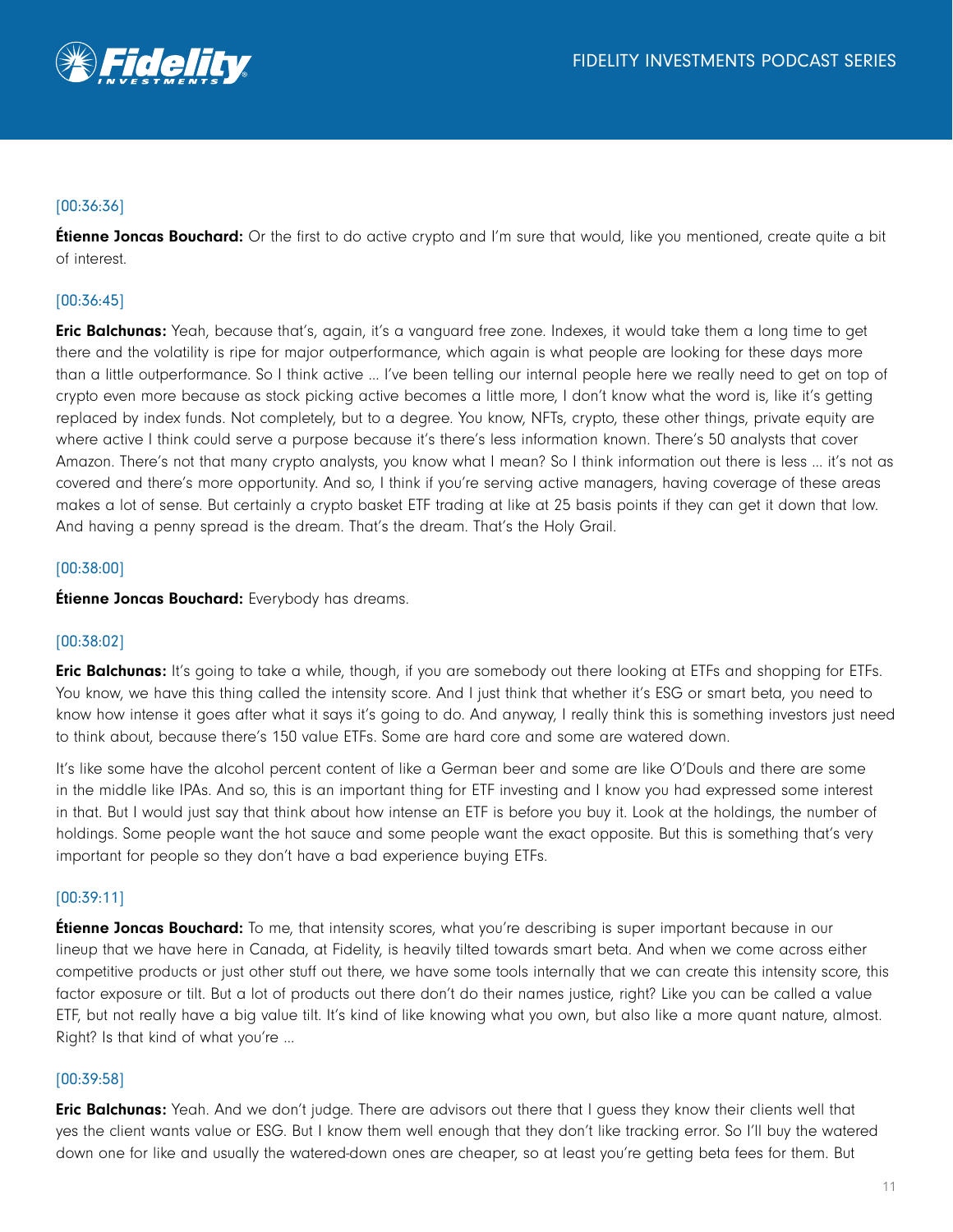

like the Russell 1000 value, it's not going to give you that much value. But there's ones that are more factor-oriented type managers who go hardcore, and those are the ones that have more value loading, but they're more volatile and they usually charge a little more. So you have to weigh all this. And I think it's just that also exists in ESG. It's a hot topic there, too, because there's this whole greenwashing concern that ESG ETFs own a bunch of stuff that like, what are you really even getting with ESG? So, these this idea of thinking of the intensity of an ETF and themes, some thematic ETFs like they come out so soon, they don't actually hold a lot of stocks that get a lot of the money from that theme. So you want to also know how much of a theme they're capturing. But these are some of the tools we're trying to build that if anybody's listening is interested, I'm happy to share you like a screenshot or if you've a ticker that interested in, we're happy to … especially if you happen to have a terminal, well clearly I'll train you. I'll sit there for a half an hour and go over all this with you. But also happy to give away some for free if people are interested to learn more about our intensity scores.

## [00:41:25]

**Étienne Joncas Bouchard:** I'm sure you'll have a few takers on that offer, Eric. Actually, I might take up your offer for the full course on my terminal.

## [00:41:35]

**Eric Balchunas:** Sure, if you have a terminal, looks as you get it, terminals aren't cheap and so you get whatever you want. If your client calls me and says, I want a half an hour training, I'll do it.

#### [00:41:44]

**Etienne Joncas Bouchard:** All right. I'm going to have to take you up on that offer. All right. Eric, thank you so much for doing this. Very appreciated. Hopefully we can do this again sometime in the future. And I'm sure we'll have a bunch of other subjects that are that new top-of-mind topics. So once again, just thank you for taking the time.

#### [00:42:04]

**Eric Balchunas:** Thank you for having me. It was a pleasure.

#### Speaker 1 [00:42:08]

Thanks for listening to the Fidelity ETF Exchange powered by Fidelity Connects. Don't forget to follow Fidelity Canada on Twitter and subscribe to Fidelity Connects on your podcast platform of choice. And if you like what you're hearing, please leave a five-star rating or review. Thanks again. See you next time.